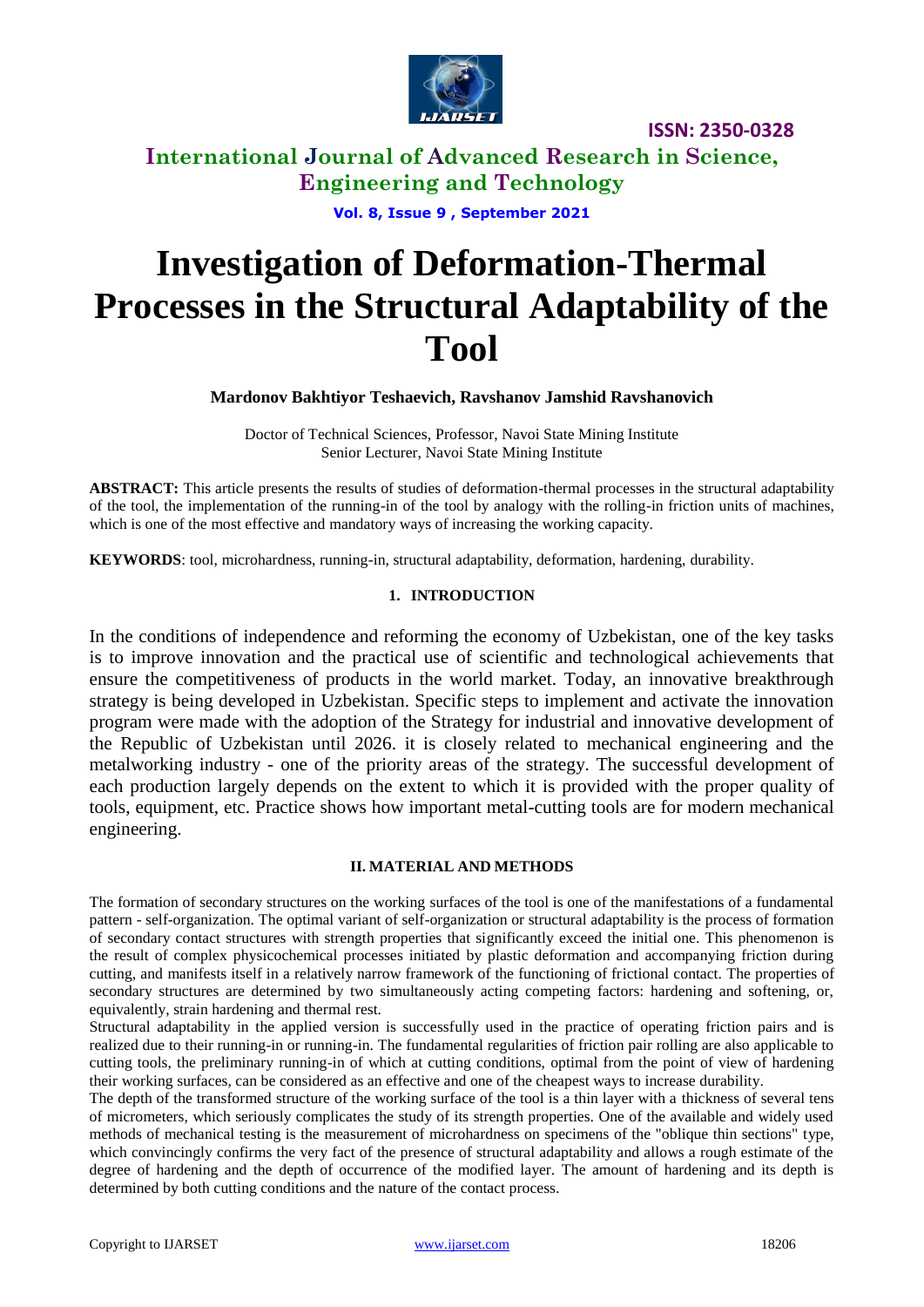

## **ISSN: 2350-0328 International Journal of Advanced Research in Science, Engineering and Technology**

**Vol. 8, Issue 9 , September 2021**

### **III. SIMULATION** & **RESULTS**



**Fig. 1. Distribution of microhardness in the contact layer of cutters made of P6M5 during turning of 40X steel (S = 0.2mm / rev; t = 0.5mm).**

1- in the original state (after hardening)

2- after 10 minutes of turning at  $V = 0.583$  m / s

3- after 10 minutes of turning at  $V = 0.833$  m / s

Figure 1. the curves of the distribution of microhardness in the contact layers of the tool in the initial state obtained by grinding (curve 1) and after short-term cutting in different modes (curves 2 and 3) are presented. The nature of changes in microhardness in depth has a typical form, similar to those in the surface layers of hardened machine parts, and the thickness of the transformed structure is on average 30 ... 50 µm. Figure 2 shows similar dependences obtained in the study of the hardening of the teeth of a worm cutter according to R6M5 when milling gears with  $m = 10$  mm. The nature of the location of the curves is fundamentally preserved in comparison with Fig. 1., however, the value of hardening is significantly higher on average by 10 ... 15%, and the depth of the modified layer reaches average values within 40 ... 60 μm, which is 10 ... 30% higher than those obtained at turning. This numerical difference can be explained by the presence of shock processes accompanying milling and periodic thermal cycling on the contact pads of the cutting teeth. Turning with imitation of shock processes when cutting a cylindrical roller with a pre-milled groove confirms this assumption. In fig. 3 shows the distribution of microhardness in the contact corresponding to the experimental value of Fig. 1. The obtained values of hardening and depths of occurrence are numerically close and the result of the analysis of hob cutters, i.e. higher than with smooth turning.

And so, the amount of hardening depends on the cutting conditions and becomes more important in the presence of shock processes. However, the large value of the scatter and the insignificant numerical difference in their average static values makes it difficult to perform a serious quantitative analysis to establish the relationship between the parameters of cutting and contact interaction with the degree of hardening of secondary structures.

Taking into account the foregoing, one of the objectives and sufficiently informative methods for analyzing the properties of the secondary structures of a tool is to determine its wear resistance at cutting conditions exceeding those at which its formation took place. The methodology for such an analysis is as follows. Secondary structures, as transformed from the original ones, formed in the contact process during short cutting (for example, within 10 minutes) under various operating conditions, are further tested for wear at higher, fixed for each experiment, modes. In this case, the nature of wear and the parameters of tool life will be largely determined by the conditions of contact interaction of the initial cutting process, in which the formation of secondary structures was realized.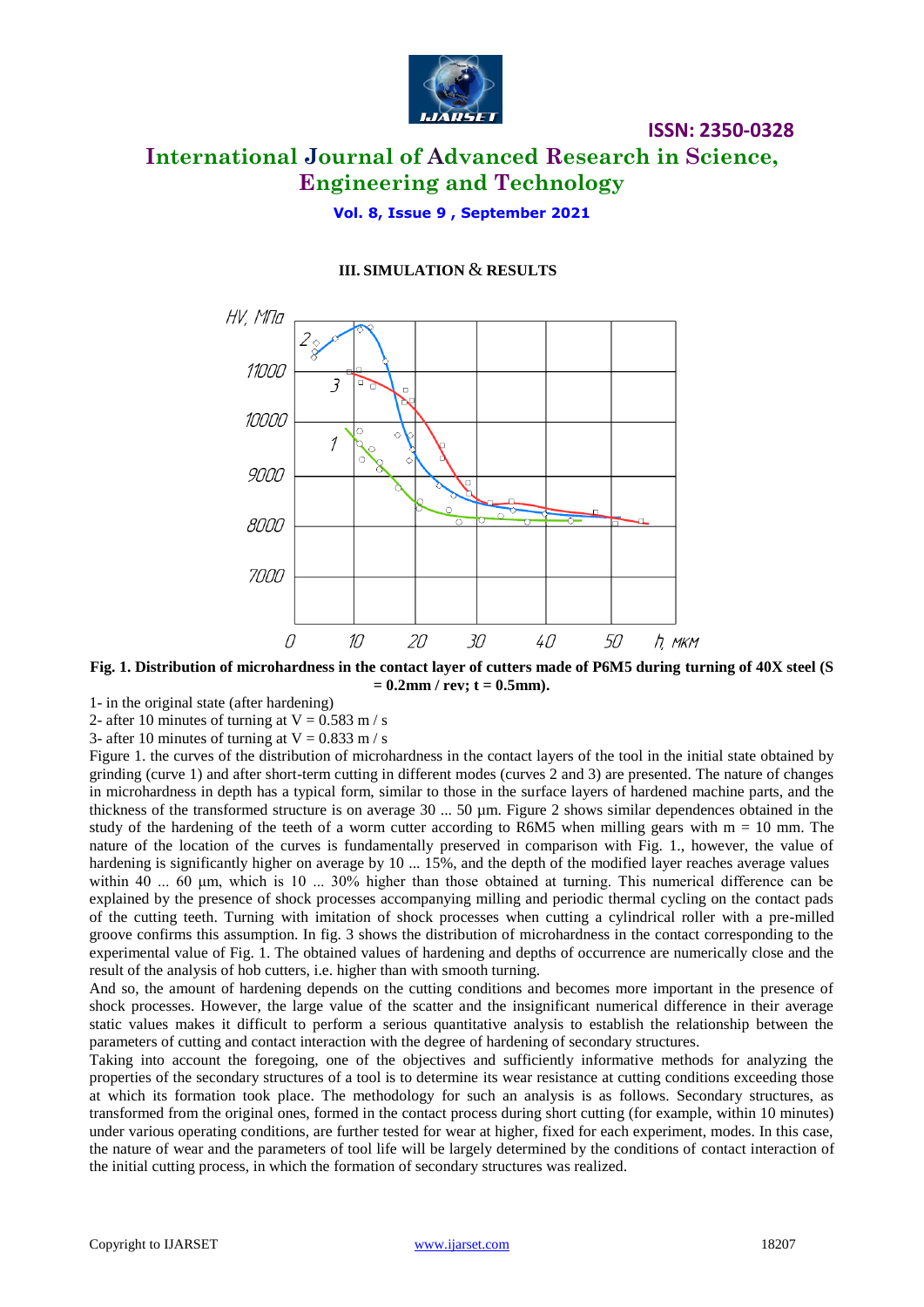

### **ISSN: 2350-0328**

# **International Journal of Advanced Research in Science, Engineering and Technology**

**Vol. 8, Issue 9 , September 2021**



**Fig. 2. Distribution of microhardness in the contact layer of a worm cutter m = 10 mm from R6M5F when processing cylindrical gears from steel 40X.**

- 1 in the initial position (after hardening)
- 2 after 15 minutes of work at  $V = 0.541$  m / s
- 3 after 15 minutes of work at  $V = 0.7$  m / s
- 4 after 15 minutes of work at  $V = 0.833$  m / s

It can be assumed that the initial cutting (or preliminary running-in) regimes corresponding to the maximum tool life will determine the conditions of contact interaction, under which the formation of the most wear-resistant, and, therefore, more hardened structure is stimulated. As can be seen from the description, the technique largely uses the idea of preliminary running-in, but is considered not as a method of increasing resistance, but as a methodological technique for analyzing the state of the transformed surface structure.